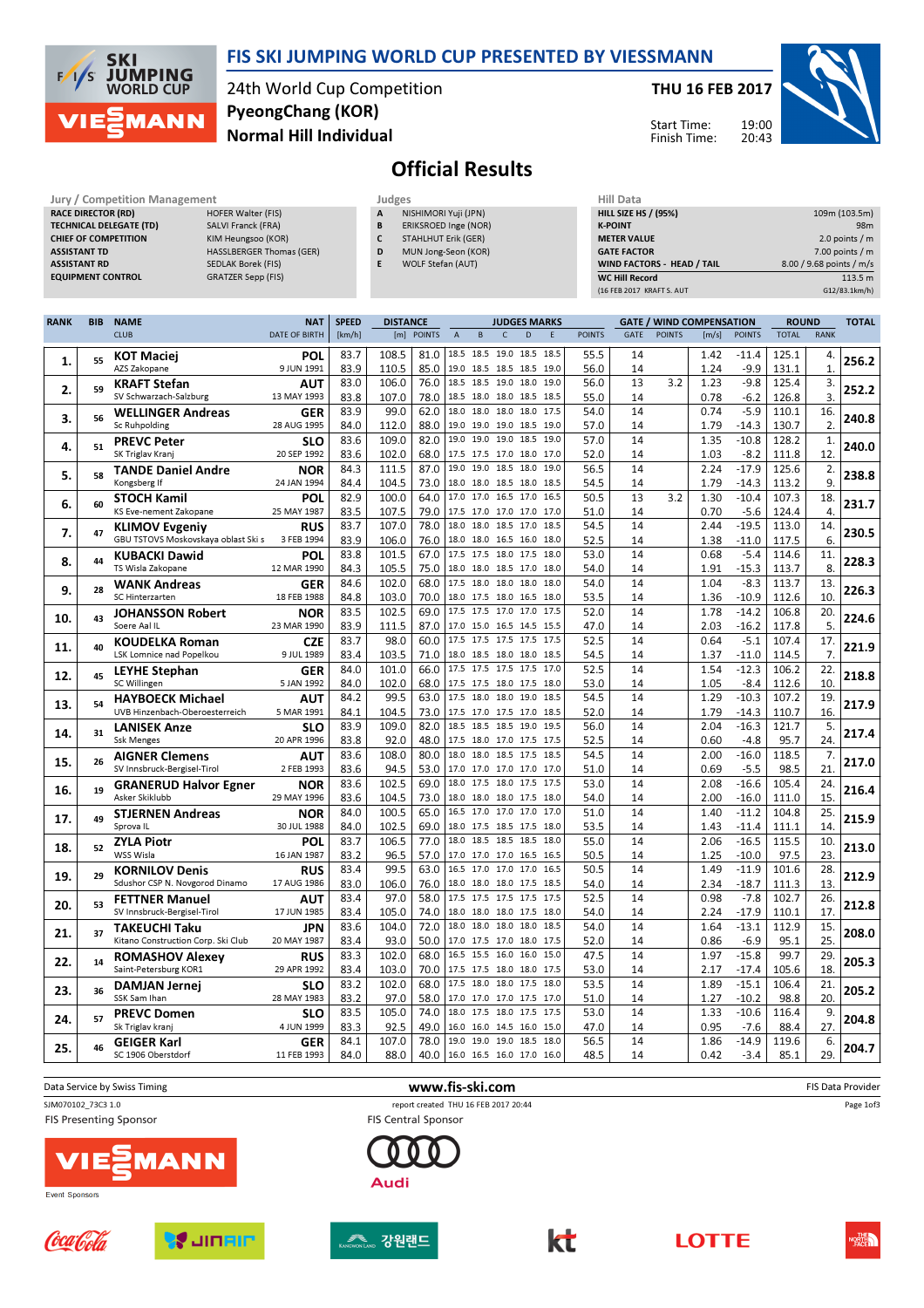

# 24th World Cup Competition PyeongChang (KOR)

THU 16 FEB 2017

Start Time: Finish Time:



## Normal Hill Individual

**F/I/S SKI<br>EXAMPING**<br>WORLD CUP

MANN

Official Results

| <b>RANK</b> | <b>BIB</b> | <b>NAME</b>                    | <b>NAT</b>           | <b>SPEED</b> | <b>DISTANCE</b> |            |             |           | <b>JUDGES MARKS</b>      |                                      |               |      |               | <b>GATE / WIND COMPENSATION</b> |               | <b>ROUND</b> |             | <b>TOTAL</b> |
|-------------|------------|--------------------------------|----------------------|--------------|-----------------|------------|-------------|-----------|--------------------------|--------------------------------------|---------------|------|---------------|---------------------------------|---------------|--------------|-------------|--------------|
|             |            | <b>CLUB</b>                    | <b>DATE OF BIRTH</b> | [km/h]       |                 | [m] POINTS |             | R         |                          |                                      | <b>POINTS</b> | GATE | <b>POINTS</b> | $\lfloor m/s \rfloor$           | <b>POINTS</b> | <b>TOTAL</b> | <b>RANK</b> |              |
| 26.         |            | <b>BOYD-CLOWES Mackenzie</b>   | <b>CAN</b>           | 83.8         | 107.0           | 78.0       | $18.0$ 18.5 |           | 18.5 18.5                | 18.5                                 | 55.5          | 14   |               | 2.00                            | $-16.0$       | 117.5        | 8.          | 204.2        |
|             |            | Altius Nordic Ski Club         | 13 JUL 1991          | 83.5         | 91.0            | 46.0       |             |           | 117.0 17.0 16.5 18.0     | 17.0                                 | 51.0          | 14   |               | 1.29                            | $-10.3$       | 86.7         | 28.         |              |
| 27.         |            | <b>SCHIFFNER Markus</b>        | <b>AUT</b>           | 83.6         | 100.5           | 65.0       |             |           |                          | 117.0 17.0 17.5 17.5 17.5            | 52.0          | 14   |               | .39                             | $-11.1$       | 105.9        | 23.         | 203.6        |
|             |            | UVB Hinzenbach-Oberoesterreich | 5 JUN 1992           | 83.7         | 97.0            | 58.0       |             |           | 17.5 17.0 17.5 18.0 17.5 |                                      | 52.5          | 14   |               | 1.60                            | $-12.8$       | 97.7         | 22.         |              |
| 28.         |            | <b>LARINTO Ville</b>           | <b>FIN</b>           | 83.9         | 99.0            | 62.0       |             |           | 17.5 17.5 17.5 17.5      | 18.0                                 | 52.5          | 14   |               | 2.03                            | $-16.2$       | 98.3         | 30.         | 198.5        |
|             |            | Lahden Hiihtoseura             | 11 APR 1990          | 83.5         | 99.0            | 62.0       |             |           | 117.5 17.5 17.5 17.5     | 18.0                                 | 52.5          | 14   |               | 1.79                            | $-14.3$       | 100.2        | 19.         |              |
| 29.         |            | <b>JANDA Jakub</b>             | <b>CZE</b>           | 83.5         | 99.5            | 63.0       |             |           |                          | $ 17.5 \t17.5 \t18.0 \t17.0 \t17.0 $ | 52.0          | 14   |               | .62                             | $-13.0$       | 102.0        | 27.         | 194.6        |
|             |            | Dukla Liberec                  | 27 APR 1978          | 83.0         | 92.5            | 49.0       |             |           | 17.0 17.0 17.0 17.5 17.5 |                                      | 51.5          | 14   |               | 0.99                            | $-7.9$        | 92.6         | 26.         |              |
| 30.         |            | <b>NURMSALU Kaarel</b>         | <b>EST</b>           | 83.4         | 107.0           | 78.0       |             | 18.5 18.0 | 18.5 17.5                | 18.5                                 | 55.0          | 14   |               | 2.38                            | $-19.0$       | 114.0        | 12.         | 189.3        |
|             |            | Skiclub Telemark               | 30 APR 1991          | 83.8         | 85.5            | 35.0       |             |           | 14.5 16.0 15.0 14.5      | 15.0                                 | 44.5          | 14   |               | 0.52                            | $-4.2$        | 75.3         | 30.         |              |

|     |    |                                                             |                           |      |      |      | not qualified for 2nd round |     |      |    |         |         |      |     |      |
|-----|----|-------------------------------------------------------------|---------------------------|------|------|------|-----------------------------|-----|------|----|---------|---------|------|-----|------|
| 31. | 34 | <b>AMMANN Simon</b><br><b>SSC Toggenburg</b>                | SUI<br>25 JUN 1981        | 83.6 | 99.0 | 62.0 | 16.5 16.5 16.0 16.5 16.0    |     | 49.0 | 14 | 1.88    | $-15.0$ | 96.0 | 31. | 96.0 |
| 32. | 17 | <b>HUBER Stefan</b><br>SC Seekirchen-Salzburg               | <b>AUT</b><br>8 MAR 1994  | 83.4 | 94.0 | 52.0 | 17.5 17.0 16.5 16.5 17.0    |     | 50.5 | 14 | 0.84    | $-6.7$  | 95.8 | 32. | 95.8 |
| 33. | 48 | <b>DESCOMBES SEVOIE Vincent</b><br>Douanes - Chamonix       | <b>FRA</b><br>9 JAN 1984  | 83.1 | 97.5 | 59.0 | 17.0 17.0 16.5 17.5 17.0    |     | 51.0 | 14 | 1.84    | $-14.7$ | 95.3 | 33. | 95.3 |
| 33. |    | <b>BAZHENOV Aleksandr</b><br>Zdushor ZVS CSP                | <b>RUS</b><br>13 JUL 1995 | 83.4 | 97.5 | 59.0 | 17.0 16.5 17.0 16.0 16.5    |     | 50.0 | 14 | 1.71    | $-13.7$ | 95.3 | 33. | 95.3 |
| 35. | 41 | <b>KASAI Noriaki</b><br>Tsuchiya Home Ski Team              | <b>JPN</b><br>6 JUN 1972  | 83.2 | 95.0 | 54.0 | 17.0 17.5 17.0 17.0 17.0    |     | 51.0 | 14 | 1.32    | $-10.6$ | 94.4 | 35. | 94.4 |
| 36. | 39 | ZIOBRO Jan<br><b>WKS Zakopane</b>                           | POL<br>24 JUN 1991        | 83.3 | 92.0 | 48.0 | 16.5 16.5 16.0 16.0 16.0    |     | 48.5 | 14 | 0.69    | $-5.5$  | 91.0 | 36. | 91.0 |
| 36. | 16 | <b>SAKUYAMA Kento</b><br>Kitano Construction Corp. Ski Team | <b>JPN</b><br>3 JUL 1990  | 83.3 | 93.0 | 50.0 | 17.0 17.0 17.0 17.0 17.0    |     | 51.0 | 14 | 1.25    | $-10.0$ | 91.0 | 36. | 91.0 |
| 38. | 15 | <b>DESCHWANDEN Gregor</b><br>Horw                           | suı<br>27 FEB 1991        | 83.4 | 91.5 | 47.0 | 16.5 16.5 16.5 17.0 16.5    |     | 49.5 | 14 | 1.00    | $-8.0$  | 88.5 | 38. | 88.5 |
| 39. | 20 | <b>SEMENIC Anze</b><br><b>NSK TRZIC FMG</b>                 | <b>SLO</b><br>1 AUG 1993  | 83.6 | 92.0 | 48.0 | 17.0 16.5 16.5 16.5 16.5    |     | 49.5 | 14 | 1.56    | $-12.5$ | 85.0 | 39. | 85.0 |
| 40. | 11 | <b>ASCHENWALD Philipp</b><br>SC Mayerhofen-Tirol            | <b>AUT</b><br>12 NOV 1995 | 83.6 | 89.0 | 42.0 | 16.5 16.0 16.5 16.5 16.0    |     | 49.0 | 14 | 1.15    | $-9.2$  | 81.8 | 40. | 81.8 |
| 41. | 22 | <b>KOBAYASHI Junshiro</b><br>Megmilk Snow Brand Ski Team    | <b>JPN</b><br>11 JUN 1991 | 83.3 | 86.0 | 36.0 | 16.0 16.5 16.0 16.5 16.0    |     | 48.5 | 14 | 0.60    | $-4.8$  | 79.7 | 41. | 79.7 |
| 42. | 30 | <b>PREVC Cene</b><br>Sk Triglav kranj                       | SLO<br>12 MAR 1996        | 83.5 | 89.0 | 42.0 | 16.5 17.0 16.5 17.5 16.0    |     | 50.0 | 14 | 1.64    | $-13.1$ | 78.9 | 42. | 78.9 |
| 43. | 6  | <b>KOBAYASHI Ryoyu</b><br>Tsuchiya Home Ski Team            | <b>JPN</b><br>8 NOV 1996  | 83.3 | 84.5 | 33.0 | 16.0 15.5 16.0 16.0 15.5    |     | 47.5 | 14 | 0.47    | $-3.8$  | 76.7 | 43. | 76.7 |
| 44. |    | <b>KIM Hyun-Ki</b><br>High1 Resort                          | <b>KOR</b><br>9 FEB 1983  | 83.4 | 87.5 | 39.0 | 16.0 16.0 16.0 16.5 16.0    |     | 48.0 | 14 | 1.32    | $-10.6$ | 76.4 | 44. | 76.4 |
| 45. | 23 | <b>MAEAETTAE Jarkko</b><br>Kainuun Hiihtoseura              | <b>FIN</b><br>28 DEC 1994 | 83.6 | 78.0 | 20.0 | 15.5 16.0 15.5 16.5 16.0    |     | 47.5 | 14 | $-0.45$ | 4.4     | 71.9 | 45. | 71.9 |
| 46. | 38 | <b>HULA Stefan</b><br>KS Eve-nement Zakopane                | <b>POL</b><br>29 SEP 1986 | 83.0 | 95.0 | 54.0 | 10.0 10.0 9.0 9.5           | 8.5 | 28.5 | 14 | 1.45    | $-11.6$ | 70.9 | 46. | 70.9 |
| 46. | 25 | <b>BICKNER Kevin</b><br>Norge Ski Club                      | USA<br>23 SEP 1996        | 83.4 | 85.0 | 34.0 | 16.0 16.0 15.5 16.0 16.0    |     | 48.0 | 14 | 1.39    | $-11.1$ | 70.9 | 46. | 70.9 |
| 48. | 42 | <b>TEPES Jurii</b><br>SD Dolomiti                           | <b>SLO</b><br>14 FEB 1989 | 83.7 | 84.5 | 33.0 | 16.0 16.5 16.0 16.5 16.5    |     | 49.0 | 14 | 1.40    | $-11.2$ | 70.8 | 48. | 70.8 |
| 49. | 24 | <b>HLAVA Lukas</b><br>Dukla Liberec                         | <b>CZE</b><br>10 SEP 1984 | 83.1 | 83.0 | 30.0 | 16.0 15.5 16.0 16.0 16.5    |     | 48.0 | 14 | 1.30    | $-10.4$ | 67.6 | 49. | 67.6 |
| 50. |    | <b>CHOI Seou</b><br>High1 Resort                            | <b>KOR</b><br>3 DEC 1982  | 82.5 | 74.0 | 12.0 | 15.5 15.5 15.5 16.5 15.5    |     | 46.5 | 14 | 0.63    | $-5.0$  | 53.5 | 50. | 53.5 |